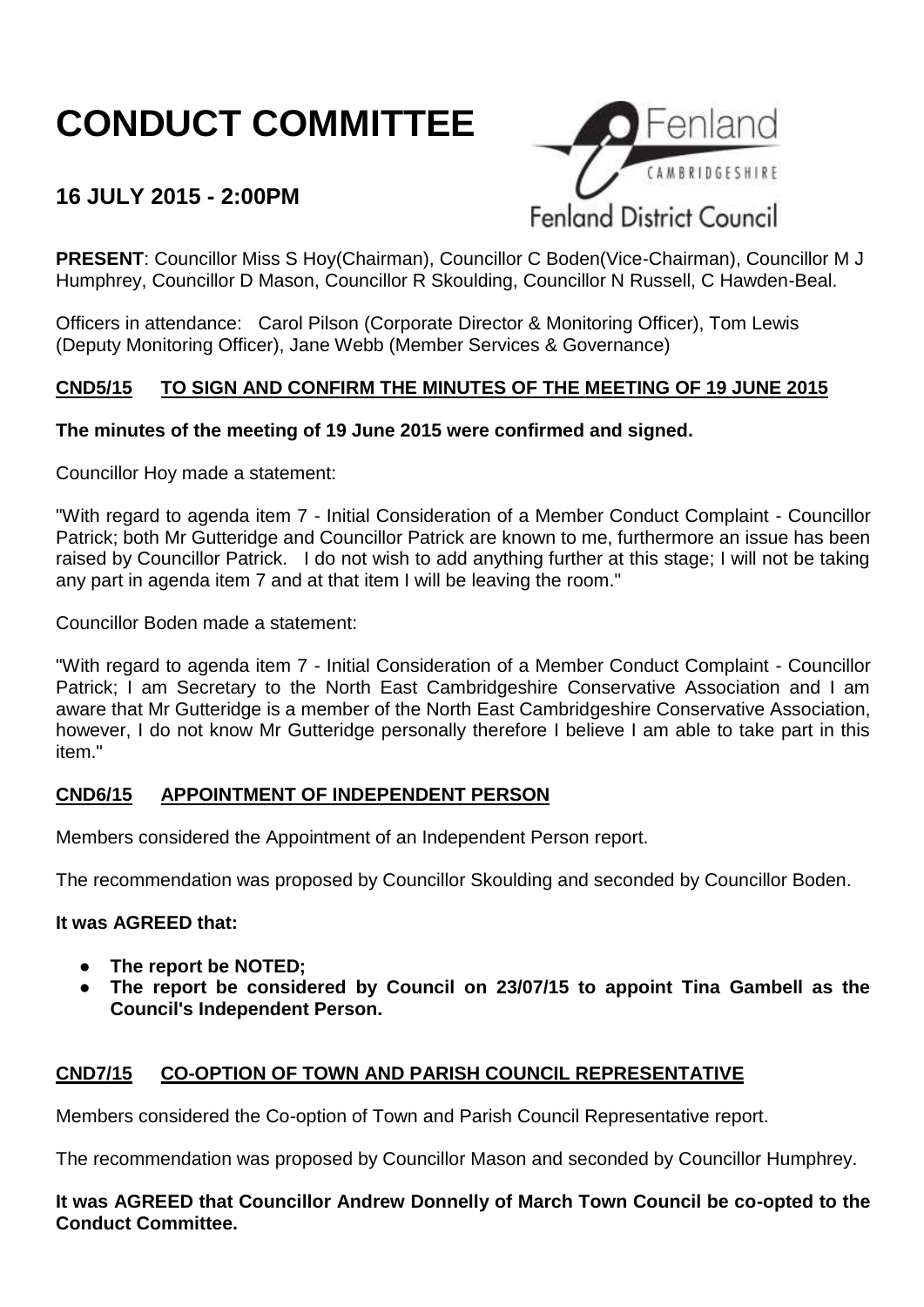#### **CND8/15 INITIAL CONSIDERATION OF A MEMBER CONDUCT COMPLAINT – COUNCILLOR PATRICK**

Councillor Hoy left the room and Councillor Boden stepped in as Chairman for this item.

Carol Pilson, Monitoring Officer, presented the report.

Councillor Boden stated that one of two decisions should made; either by making a determination on the information before the Committee or if it is believed to be appropriate, then to request that an investigation takes place.

Councillor Boden gave Claire Hawden-Beal the opportunity to speak first and asked her to be the final person to give any comments as it was important that the committee gave due weight to her comments as the Deputy Independent person.

Claire Hawden-Beale explained that her initial thoughts at the pre-sifting were that the remarks that had been made were quite disturbing and vile and there was insufficient evidence to be able to reject the complaint. It would appear that there was a history between the two parties involved and the information that was before the committee did not allow for a decision to be made which was why it had then be referred to the full Conduct Committee to see if a breach of the Code of Conduct had taken place and to determine if Mr Patrick was acting in the role of a councillor or not. Claire Hawden-Beal stated she did not have sufficient information to be able to put forward a view and therefore at the moment she was tending towards a further investigation subject to any comments from the panel.

Councillor Humphrey asked for clarification that at this point questions could not be asked of the two parties for further additional information to which Councillor Boden replied stating that not at this meeting but at an investigation this could take place. Councillor Humphrey asked for clarification as to if Mr Patrick was a councillor to which Carol Pilson responded stating that he was a Member of Elm Parish Council.

Councillor Mason stated that if an investigation was undertaken then there would be a need to go back on the thread of the Facebook conversation as the panel only had the final piece; he stated it would be helpful to ascertain more information as to how the conversation started and continued.

Councillor Skoulding agreed with Councillor Mason and stated that looking at the conversation it did look like "tit for tat" but was pleased that Claire Hawden-Beal had spoken first.

Councillor Russell stated he was not sure this should have come to committee as it looked like both parties have had an issue for a long time and he considered it "tit for tat".

Councillor Humphrey stated he was concerned that any elected Member whether acting as a councillor or not would respond to social media in this way and he was disturbed by the nature and tone of the reply to Mr Gutteridge regardless as to what had gone on previously. In his opinion, if you hold the position of being an elected member then you need to respond in the appropriate manner.

Councillor Skoulding stated the conversation had been via private messaging and therefore had not been in the public domain; Mr Gutteridge had brought it into the public domain.

Councillor Mason asked if it was known what the word stated in symbols should have been to which Carol Pilson stated that it was the symbols that were used in the conversation.

Councillor Boden stated he personally would not be approaching this committee with a view to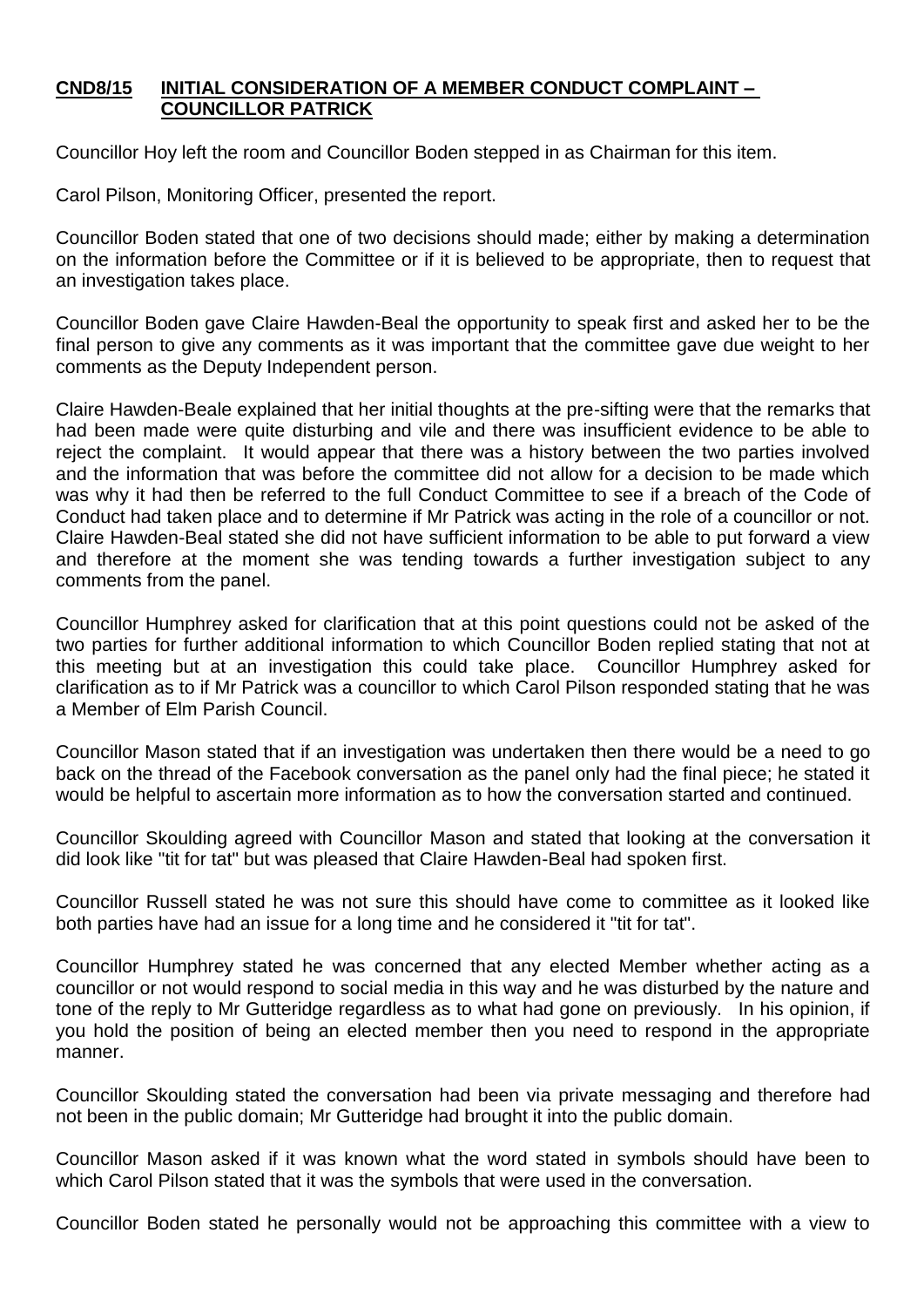trying to stifle legitimate debate; however the more he thought about the conversation the less happy he had been with the words used by Councillor Patrick. He thought this should be taken seriously as the issue was that someone had spoken in an inappropriate way and sometimes autism is not treated as seriously as someone who was disabled, black, Jewish or in a wheelchair. The panel must be careful not to differentiate because if the autism element was replaced by black or Jewish then the comment would be rather worrying and in that aspect he had two concerns:

- Was Councillor Patrick speaking as a councillor or as a private individual and based on the current information this is not known; what Facebook name does he use and are there are earlier threads that may determine this;
- There was no evidence that Councillor Patrick knew Mr Gutteridge suffered from Asperger's or depression but that Mr Gutteridge had said that he would have known this as it was well known on social media in Wisbech but again there is no evidence regarding this.

Councillor Boden stated that he personally felt that further information was needed on a limited scale:

- In what capacity had Councillor Patrick made the comments;
- Did he call himself Councillor or refer to Council matters:
- There was a need to go back on the Facebook thread to see the preceding comments to give a context as to what role he was acting in as this would determine if he was breaching the Code of Conduct;
- What evidence was there that the complainant on a regular basis made it clear on social media as to what his medical condition was and can we presume that Councillor Patrick knew this.

These were dreadful comments made by Councillor Patrick, he was injudicious in what he said but whether he broke the Code of Conduct is not known until the relevant evidence was obtained.

Councillor Skoulding stated that Mr Gutteridge stating he was "glad that Garry had beaten him" with regard to the election, showed this was "tit for tat"; he realised Mr Gutteridge had health problems but that did not give him the right to be rude to another person.

Councillor Humphrey stated that he realised Councillor Boden did not want to see legitimate political debate stifled and the comment that "he was glad he was beaten by Garry" does not go over the boundaries to which Councillor Skoulding stated he thought it was a rude comment.

Councillor Humphrey stated that if someone had said that comment to Councillor Skoulding then he would not have responded in the way that Councillor Patrick did. There was a cause for concern but not enough evidence to decide either way; if this was done as a private individual then the Code of Conduct was not in force but if the conversation started as a Councillor then more information was needed.

Councillor Mason reiterated Councillor Humphrey's comments and a need to go back and ascertain what had happened previously on either side.

Claire Hawden-Beal stated this was the reason this complaint was brought before the committee as the panel were unaware of what the "straw was that broke the camel's back" was. She stated that Mr Gutteridge accepted it had been a heated debate between them but his complaint was regarding his disability being raised and if this was the case that Councillor Patrick was acting as a Councillor then it cannot be accepted; but again this information is not known.

Councillor Boden stated he would sum up what had been said:

The panel felt they did not have all the evidence in front of them;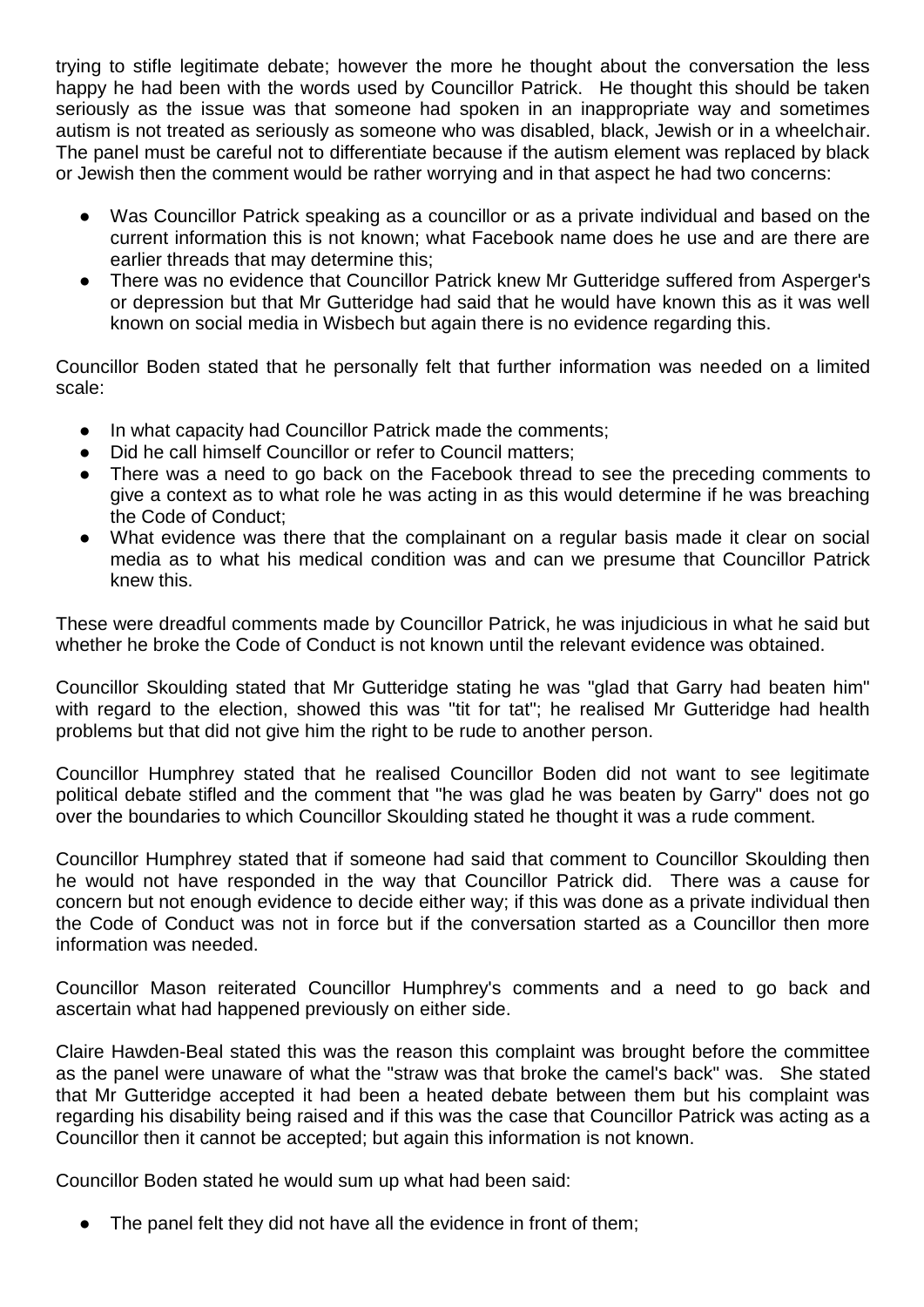- An investigation was necessary to determine the conversation that took place prior to the comments made, to give them some context and this was a reasonable request;
- To determine the nature of the comments prior to this and the nature of the title Councillor Patrick used during the conversation; was it clear he was using his position as Councillor or as an individual and by investigating the context of the prior conversation it should be clearer. If this showed Councillor Patrick was acting as a private individual then there would be no point taking the investigation further but if it showed he was acting in his capacity as a Councillor then it would be necessary to examine the evidence as to whether it was widely known on social media about Mr Gutteridge's medical condition and if Councillor Patrick knew this and was referring to this when he made his comments.

Councillor Skoulding pointed out that if Mr Gutteridge had stated that he was glad Councillor Patrick had been beaten by Garry then the conversation must have taken place after he had lost his seat in the election and it was not until later that he was co-opted on to Elm Parish Council; therefore there was a gap when he was not a Councillor.

Councillor Boden suggested it be ascertained as to what date he was co-opted and if he was a Councillor at the time the conversation took place; if he was not a Councillor then he would not have broken the Code of Conduct.

Councillor Boden stated this information could be ascertained immediately.

Claire Hawden-Beal asked if it was known what date the comments had been made as there was nothing on the paperwork to indicate this.

It was decided that the Panel take a five minute break to ascertain the date that Councillor Patrick was co-opted on to Elm Parish Council. The panel retired at 2.25pm returning at 2.35pm.

Carol Pilson stated she had spoken to the Elections team who had confirmed that Councillor Patrick was co-opted on 19 May 2015.

Councillor Boden stated he had spoken to Officers and been informed that it would be inappropriate to take any additional evidence at this meeting as this needed to be attained via an investigation. He therefore suggested that Officers firstly determine as to whether the comments were made between the 8 and 19 May 2015, when Councillor Patrick was definitely a private individual and if this was the case then it would be reported back.

If he was a Councillor, then an investigation be made into the prior comments made in relation to the conversation in order give them more context as to the reason; particularly in relation to whether Councillor Patrick was speaking as a councillor or a private individual; then the investigation would also need to examine as to whether the complainants comments of his medical condition were well known and if so, whether Councillor Patrick would have known this. Once the investigation was completed it would be up to the panel to decide if these comments were made relating to Mr Gutteridge's medical condition.

Councillor Humphrey asked that regarding the processes, any further information or analysis of information and presentations from any witnesses would be brought to another Conduct Committee meeting. Carol Pilson stated that it would be previously the committee had looked at external support when dealing with social media to which Councillor Humphrey asked if a proposition was needed to that effect, that if it is referred to further investigation that this was done internally subject to the points that Councillor Boden had raised. Carol Pilson stated that internally officers could attempt to get the cooperation of the witnesses to ascertain a date as to when the messages were sent and if it proved that Councillor Patrick was acting in his role as Councillor then the investigation could then be commissioned externally for a further report. Councillor Humphrey asked if it was necessary to take the investigation externally to which Carol Pilson